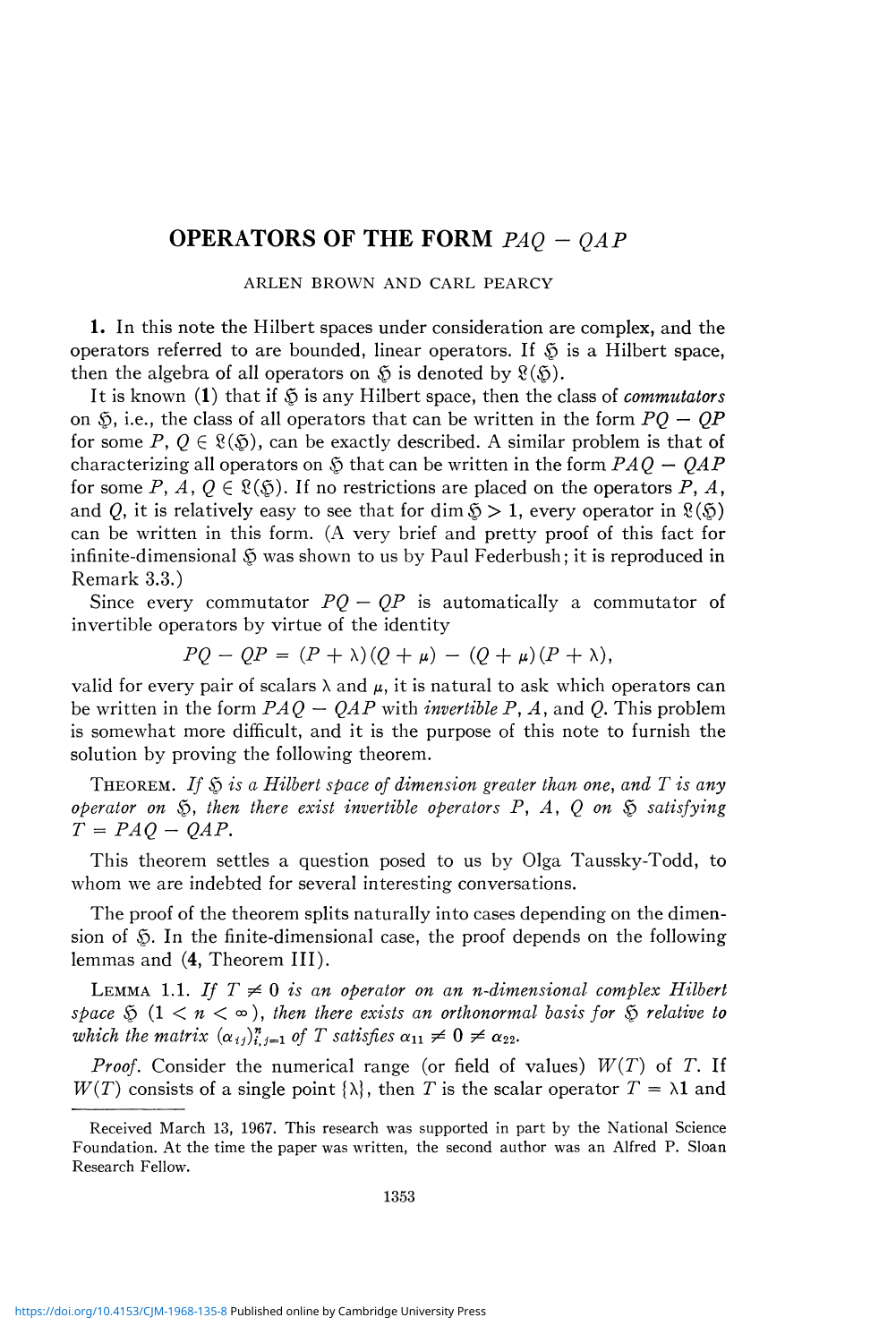the result is obvious. Otherwise,  $W(T)$  contains at least two points, and thus the line segment joining them. Hence,  $W(T)$  contains a number  $\alpha_{11} \neq 0$  such that  $\alpha_{11} \neq \text{trace } T$ . Let  $x_1$  be a unit vector such that  $(Tx_1, x_1) = \alpha_{11}$ , and extend  $\{x_1\}$  to an orthonormal basis  $\{x_1, \ldots, x_n\}$  for  $\tilde{\mathfrak{D}}$ . Since  $\alpha_{11} \neq \text{trace } T$ , there must be some  $k$  ( $2 \leq k \leq n$ ) such that  $(Tx_k, x_k) = \beta \neq 0$ . If we now interchange  $x_2$  and  $x_k$ , then  $(Tx_2, x_2) = \beta = \alpha_{22} \neq 0$ , and the proof is complete.

LEMMA 1.2. If T is an operator on an *n*-dimensional Hilbert space  $\delta$  (1 <  $n < \infty$ ), then there exist invertible operators X and *Y* on  $\tilde{S}$  such that determinant  $X =$  determinant Y and such that  $T = X - Y$ .

*Proof.* If  $T = 0$ , the result is clear. We suppose that  $T \neq 0$ , and use the preceding lemma to pick a basis for  $\mathfrak F$  relative to which the matrix  $(\alpha_{ij})$  of T satisfies  $\alpha_{11} \neq 0 \neq \alpha_{22}$ . We write



where the numbers  $d_1, \ldots, d_n$  are to be determined. Let X and Y be the operators having these matrices (relative to the given basis), and note that to complete the proof, it suffices to show that the numbers  $d_i$  can be chosen so that

(1) 
$$
d_1d_2\ldots d_n\neq 0
$$
 and

 $(2)$   $(\alpha_{11} + d_1)(\alpha_{22} + d_2) \ldots (\alpha_{nn} + d_n) = d_1 d_2 \ldots d_n$ 

This amounts to choosing each  $d_i \neq 0$  so that (2) is satisfied. If  $n = 2$ , this is equivalent to choosing non-zero numbers  $d_1$  and  $d_2$  such that

 $\alpha_{11}d_2 + \alpha_{22}d_1 + \alpha_{11}\alpha_{22} = 0,$ 

and this is a task that is easily accomplished since  $\alpha_{11} \neq 0 \neq \alpha_{22}$ . If  $n > 2$ we first choose  $d_i$ ,  $3 \leq i \leq n$ , subject only to the conditions  $d_i \neq 0 \neq d_i + a_{ii}$ . Next, we arrange things so that  $\beta = d_2 \dots d_n$  is unequal to

 $\gamma = (\alpha_{22} + d_2) \ldots (\alpha_{nn} + d_n).$ 

To this end let  $\xi = d_3 \dots d_n$  and  $\eta = (\alpha_{33} + d_3) \dots (\alpha_{nn} + d_n)$ . Then we need  $d_2\xi \neq (\alpha_{22} + d_2)\eta$ , and since  $\xi$ ,  $\eta$ , and  $\alpha_{22}$  are all non-zero, it is easy to see that we can choose  $d_2$  so as to satisfy this requirement and also to satisfy  $d_2 \neq 0 \neq d_2 + \alpha_{22}$ . Assume this done; to complete the proof it then suffices to choose  $d_1 \neq 0$  so that

$$
d_1\beta = (\alpha_{11} + d_1)\gamma,
$$

and since  $\beta \neq \gamma \neq 0$  and  $\alpha_{11} \neq 0$ , this is possible.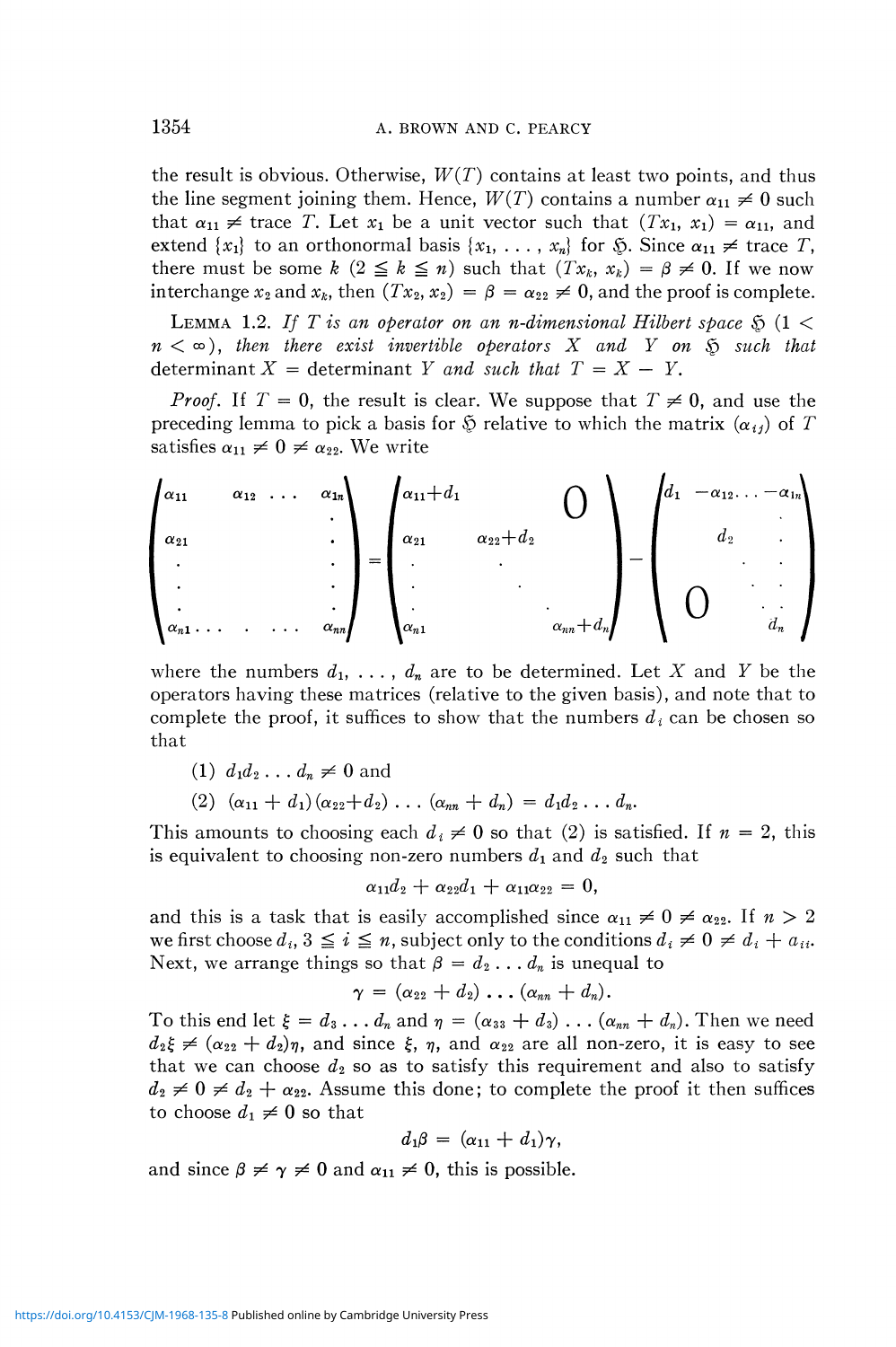COROLLARY 1.3. *The theorem is true if* § *is finite-dimensional.* 

*Proof.* Let T be an operator on  $\tilde{\mathcal{D}}$ . By Lemma 1.2 there exist invertible operators X and Y on  $\tilde{p}$  with equal determinants such that  $T = X - Y$ . According to (4, Theorem III), there exist operators P, *A,* and *Q* such that  $X = PAQ$  and  $Y = QAP$ ; the invertibility of X and Y guarantees that P, A, and *Q are* invertible. Thus *T* = *PAQ — QAP,* as desired.

**2. The separable case.** We turn now to the case in which  $\delta$  is a separable, infinite-dimensional, space. According to  $(1,$  Theorem 3), an operator T on  $\mathfrak{H}$ is a commutator if it is not of the form  $\lambda + K$  for some non-zero scalar  $\lambda$  and compact operator K. For such a commutator T there exist operators  $P_1$  and  $Q_1$  such that  $T = P_1Q_1 - Q_1P_1$ . Since, as noted before, for any scalar  $\mu$  we also have that

$$
T = (P_1 + \mu)(Q_1 + \mu) - (Q_1 + \mu)(P_1 + \mu),
$$

 $\mu_0$  can be chosen so that the operators  $P = P_1 + \mu_0$  and  $Q = Q_1 + \mu_0$  are invertible. If we then define  $A = 1$ , we have that

$$
T = PAQ - QAP
$$

with invertible  $P$ ,  $A$ , and  $Q$ . Thus, it suffices to prove the theorem for operators *T* of the form  $T = \lambda + K$ , where  $\lambda \neq 0$  and *K* is compact.

We shall have occasion to write *T* as a matrix with operator entries, and in so doing, we observe the usual conventions. If  $\tilde{\phi}$  is written as the direct sum

$$
\mathfrak{H} = \mathfrak{H}_1 \oplus \ldots \oplus \mathfrak{H}_m,
$$

and if  $E_i$  denotes the projection of  $\mathfrak{G}$  onto  $\mathfrak{G}_i$ , then we write  $T = (T_{ij})_{i,j=1}^m$ , where *Ttj* denotes the linear operator

$$
T_{ij} = E_i TE_j | \mathfrak{H}_j.
$$

The following lemma begins our program.

**LEMMA** 2.1. Let  $T \in \mathcal{R}(\mathfrak{H})$  be of the form  $T = \lambda + K$  for  $\lambda \neq 0$  and K *compact, and let*  $\epsilon > 0$ . Then there exists a finite-dimensional subspace  $\Re$  of  $\Im$ such that if  $\mathcal{R}$  and  $\mathfrak{M}$  are subspaces satisfying  $\mathcal{R} \subset \mathbb{R}^+$  and  $\mathfrak{M} \subset \mathcal{R}^+$ , and if  $E$ *and F denote the projections of* § *onto* 8 *and* 93?, *respectively, then ETF, FTE, and*  $ETE - \lambda E$  *all have norm less than*  $\epsilon$ .

*Proof.* It is well known that there exist finite-dimensional projections P with the property that

$$
||K - PKP|| < \epsilon.
$$

(Indeed, if  ${P_n}$  is any sequence of projections converging strongly to the identity operator, then  $||K - P_n K P_n|| \to 0$ .) Fix any one such projection  $P_0$ , choose its range for the subspace  $\Re$ , and denote by *L* the operator  $K$  –  $P_0KP_0$ . Then with 8,  $\mathfrak{M}, E$ , and F as in the statement of the lemma, we have that  $EK = EL$  and  $KE = LE$ . Hence,  $EKF$ ,  $FKE$ , and  $EKE$  all have norm less than  $\epsilon$ , and the result follows.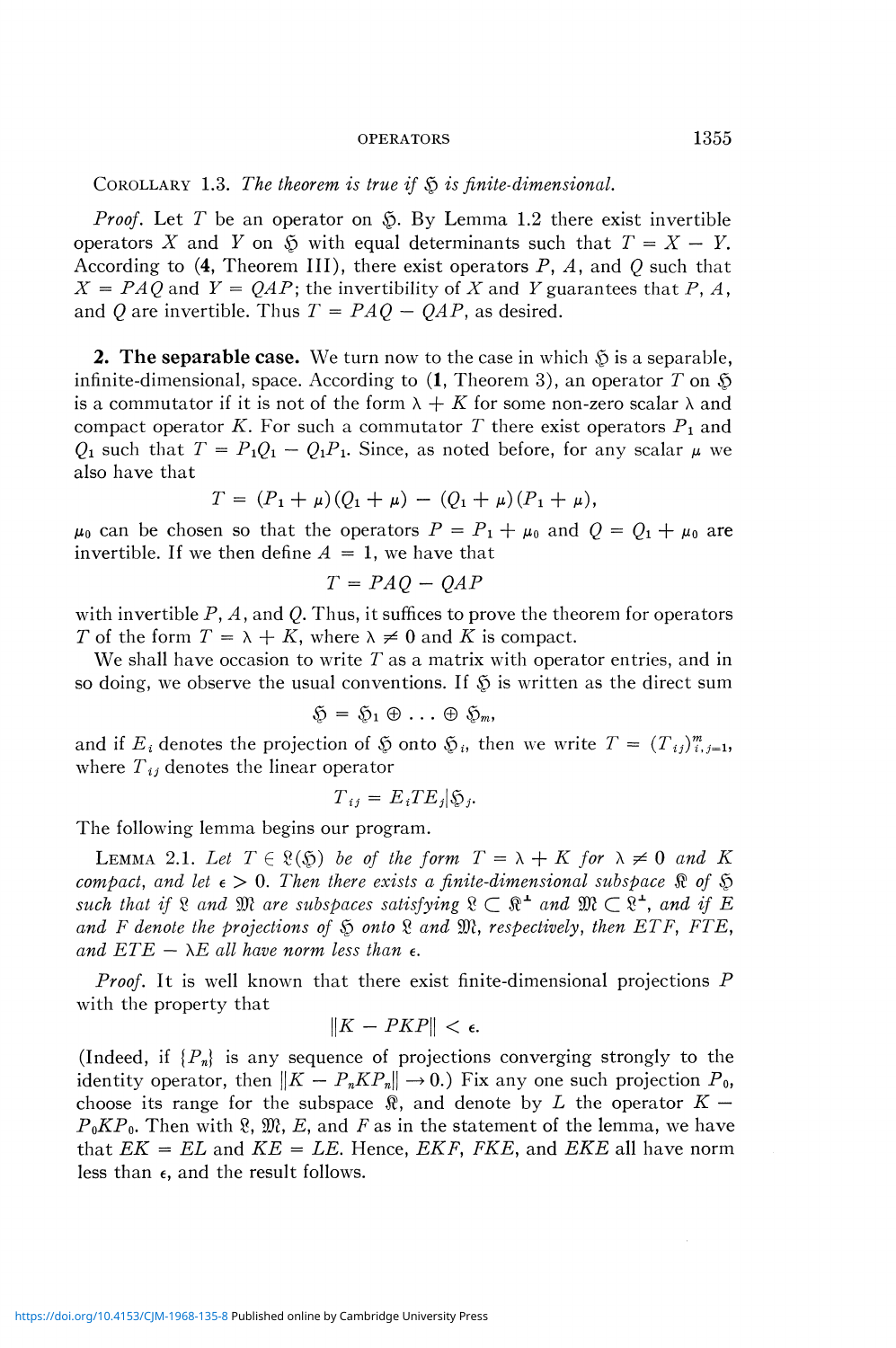PROPOSITION 2.2. Let  $T \in \mathcal{R}(\mathfrak{H})$  be of the form  $T = \lambda + K$  for  $\lambda \neq 0$  and K *compact. Then there exists a decomposition*  $\mathfrak{H} = \mathfrak{H}_1 \oplus \mathfrak{H}_2$  of  $\mathfrak{H}$  into the direct *sum of two infinite-dimensional sub spaces such that, if the corresponding matrix for T is* 

$$
T=\begin{pmatrix} A_1 & B_1 \\ C_1 & D_1 \end{pmatrix},
$$

*then both*  $A_1$  *and*  $D_1$  *are invertible.* 

*Proof.* To begin with, it is a simple matter to obtain via Lemma 2.1 a preliminary resolution  $\mathfrak{H} = \mathfrak{K}_1 \oplus \mathfrak{K}_2$  with respect to which the matrix representation

$$
(I) \t\t T = \begin{pmatrix} A & B \\ C & D \end{pmatrix}
$$

has the property that  $D$  is invertible. Indeed, we have only to choose for  $\epsilon$  any positive number less than  $|\lambda|$ , and then choose  $\Re_2$  to be any infinite-dimensional subspace whose orthocomplement  $\mathcal{R}_1$  is infinite-dimensional and contains the subspace  $\Re$  of Lemma 2.1. Next, note that if U is a unitary operator on  $\Im$ with  $(U_{ij})_{i,j=1}^2$  as its matrix representation relative to the decomposition  $\mathfrak{D} = \mathfrak{K}_1 \oplus \mathfrak{K}_2$ , and if

(II) 
$$
\begin{pmatrix} U_{11} & U_{12} \\ U_{21} & U_{22} \end{pmatrix} \begin{pmatrix} A & B \\ C & D \end{pmatrix} \begin{pmatrix} U_{11}^* & U_{21}^* \\ U_{12}^* & U_{22}^* \end{pmatrix} = \begin{pmatrix} A_1 & B_1 \\ C_1 & D_1 \end{pmatrix},
$$

then

$$
\begin{pmatrix} U^*A_1U & U^*B_1U \\ U^*C_1U & U^*D_1U \end{pmatrix}
$$

is the matrix representation for *T* relative to the decomposition  $\tilde{\mathfrak{D}} = \tilde{\mathfrak{D}}_1 \oplus \tilde{\mathfrak{D}}_2$ , where  $\mathfrak{H}_i = U^*(\mathfrak{K}_i)$ ,  $i = 1, 2$ . Thus the theorem will be proved if we can find a unitary operator U such that in equation (II), both  $A_1$  and  $D_1$  are invertible. Now the operator *A* is a compression of *T,* and therefore is also of the form  $A = \lambda + K_1$ , where  $K_1$  is a compact operator on  $\Re_1$ . Hence, A is either invertible or has a non-trivial null space. In the former case, the proof is complete; in the latter case, the set of all those vectors  $x \in \mathbb{R}_1$  satisfying  $A^k x = 0$  for some positive integer k form a non-trivial finite-dimensional subspace  $\mathfrak{N}_1$  of  $\mathfrak{K}_1$ . Let dim  $(\mathfrak{N}_1) = n$ , and define  $\mathfrak{N}_2 = \mathfrak{K}_1 \oplus \mathfrak{N}_1$ , so that  $\mathfrak{K}_1 = \mathfrak{N}_1 \oplus \mathfrak{N}_2$ . The subspace  $\mathfrak{N}_1$  is invariant under A, and if we write N for the nilpotent operator in  $\mathfrak{L}(\mathfrak{N}_1)$  defined by  $N = A|\mathfrak{N}_1$ , then the matrix representation for A relative to the decomposition  $\mathcal{R}_1 = \mathcal{R}_1 \oplus \mathcal{R}_2$  has the form

$$
A = \begin{pmatrix} N & A_{12} \\ 0 & A_{22} \end{pmatrix}.
$$

The advantage of this particular dissection of A is that the diagonal entry  $A_{22}$  is invertible. To see this, note that  $A_{22}$  is of the form  $\lambda + K_2$ , where  $K_2 \in$  $\frac{A_2}{2}$  is invertible. To see this, note that  $A_2$  is of the form  $X + B_2$ , where  $K_2 \subset \mathbb{R}$ 8(^2) is compact. Thus, it suffices to show that *A <sup>22</sup>* has trivial null space.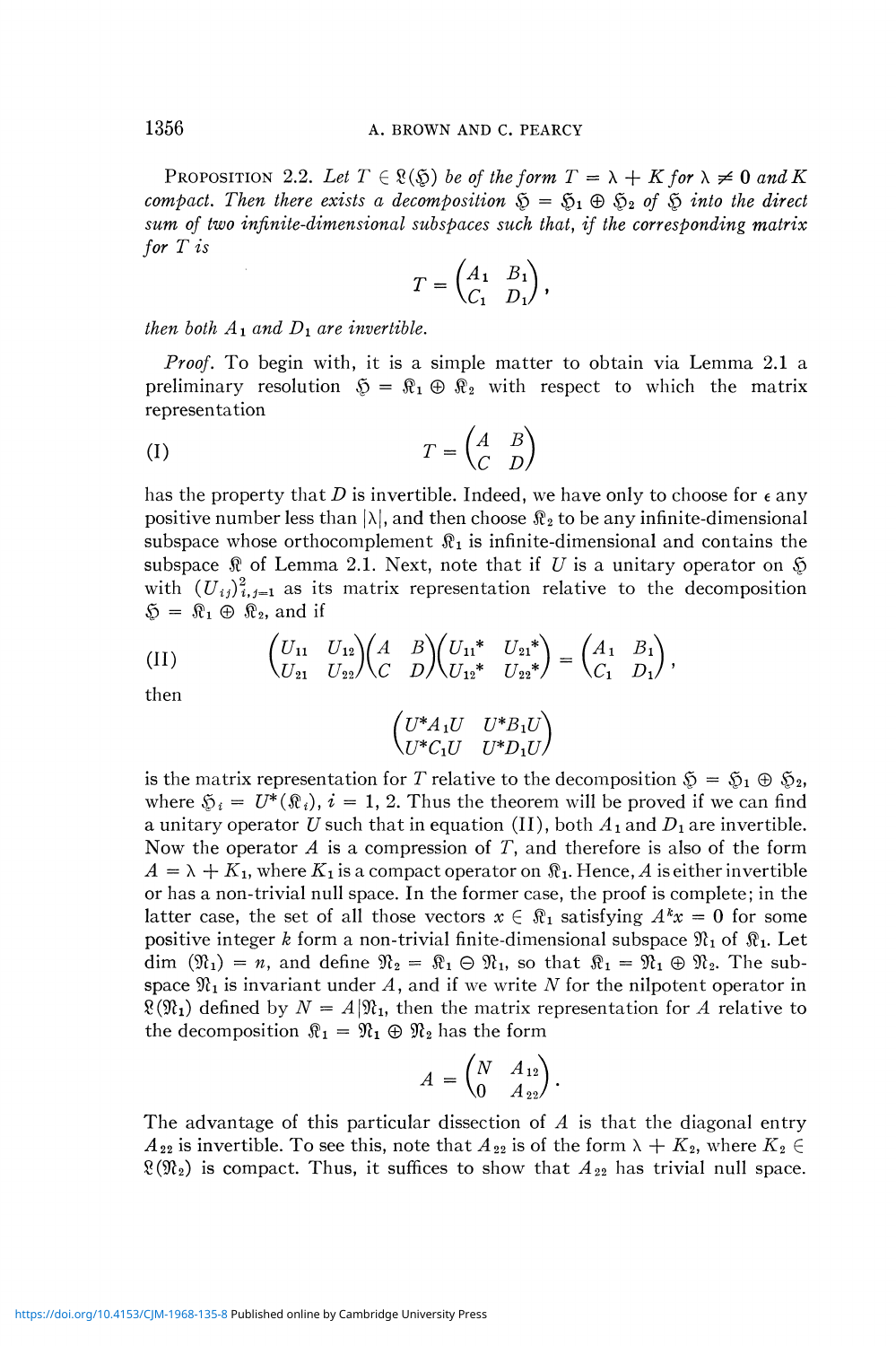Suppose, accordingly, that  $A_{22}y = 0$  with  $y \in \mathfrak{N}_2$ . Then  $A y \in \mathfrak{N}_1$ , so that  $A^k(Ay) = A^{k+1}y = 0$  for some  $k > 0$ . But then  $y \in \mathfrak{N}_1$ , and therefore  $y = 0$ .

Let now  $\mathfrak{M}_1$  be an *n*-dimensional subspace of  $\mathfrak{K}_2$ , the precise determination of which will be made later, and write  $\mathfrak{M}_2 = \mathfrak{K}_2 \oplus \mathfrak{M}_1$ , so that

$$
\mathfrak{D} = \mathfrak{N}_1 \oplus \mathfrak{N}_2 \oplus \mathfrak{M}_1 \oplus \mathfrak{M}_2.
$$

The matrix representation for  $T$  corresponding to this decomposition may be written as

(III) 
$$
T = \begin{pmatrix} N & A_{12} & B_{11} & B_{12} \\ 0 & A_{22} & B_{21} & B_{22} \\ C_{11} & C_{12} & D_{11} & D_{12} \\ C_{21} & C_{22} & D_{21} & D_{22} \end{pmatrix}
$$

We next consider unitary operators  $U(\theta)$  on  $\Im(0 < \theta < \pi/2)$  whose matrices relative to this same decomposition of  $\mathfrak{H}$  have the form

$$
U(\theta) = \begin{pmatrix} \cos \theta & 0 & \sin \theta V & 0 \\ 0 & 1 & 0 & 0 \\ -\sin \theta V^* & 0 & \cos \theta & 0 \\ 0 & 0 & 0 & 1 \end{pmatrix}
$$

where *V* is some arbitrary isometry mapping  $\mathfrak{M}_1$  onto  $\mathfrak{N}_1$ . A brief calculation shows that in the representation of  $U(\theta) T U^*(\theta)$  as a 2  $\times$  2 matrix corresponding to the splitting  $\mathfrak{H} = \mathfrak{K}_1 \oplus \mathfrak{K}_2$  (see (II) above), the entries  $A_1$  and  $D_1$  are given by

$$
A_1(\theta) =
$$
  

$$
\begin{pmatrix} \cos^2 \theta N + \sin^2 \theta V D_{11} V^* + \sin \theta \cos \theta (B_{11} V^* + VC_{11}) & \cos \theta A_{12} + \sin \theta V C_{12} \\ \sin \theta B_{21} V^* & A_{22} \end{pmatrix}
$$

and

$$
D_1(\theta) =
$$
  
\n
$$
\begin{pmatrix}\n\sin^2 \theta V^* N V + \cos^2 \theta D_{11} - \sin \theta \cos \theta (C_{11} V + V^* B_{11}) & -\sin \theta V^* B_{12} + \cos \theta D_{12} \\
-\sin \theta C_{21} V + \cos \theta D_{21} & D_{22}\n\end{pmatrix}.
$$

Thus our task reduces to choosing the subspace  $\mathfrak{M}_1$  and the angle  $\theta$  in such a way that these operators are invertible. To this end, note that the entries of the matrix (III) are all bounded in norm by  $||T||$ , independently of how the subspace  $\mathfrak{M}_1$  is selected. It follows that  $||D_1(\theta) - D|| \rightarrow 0$  as  $\theta \rightarrow 0$ , and that this convergence is uniform with respect to  $\mathfrak{M}_1$ . Since D is invertible, there exist angles  $\theta > 0$  so small that  $D(\theta)$  is invertible no matter how  $\mathfrak{M}_1$  is chosen. We choose one such  $\theta_0$ , hold it fixed, and proceed to adjust  $\mathfrak{M}_1$  so as to make  $A_1(\theta_0)$  invertible. That such a choice is possible may be seen most clearly as follows. Let  $D_{11} = \lambda + K_3$ , with  $\lambda$  and  $K_3$  in  $\mathfrak{L}(\mathfrak{M}_1)$ . (The operator  $K_3$  depends,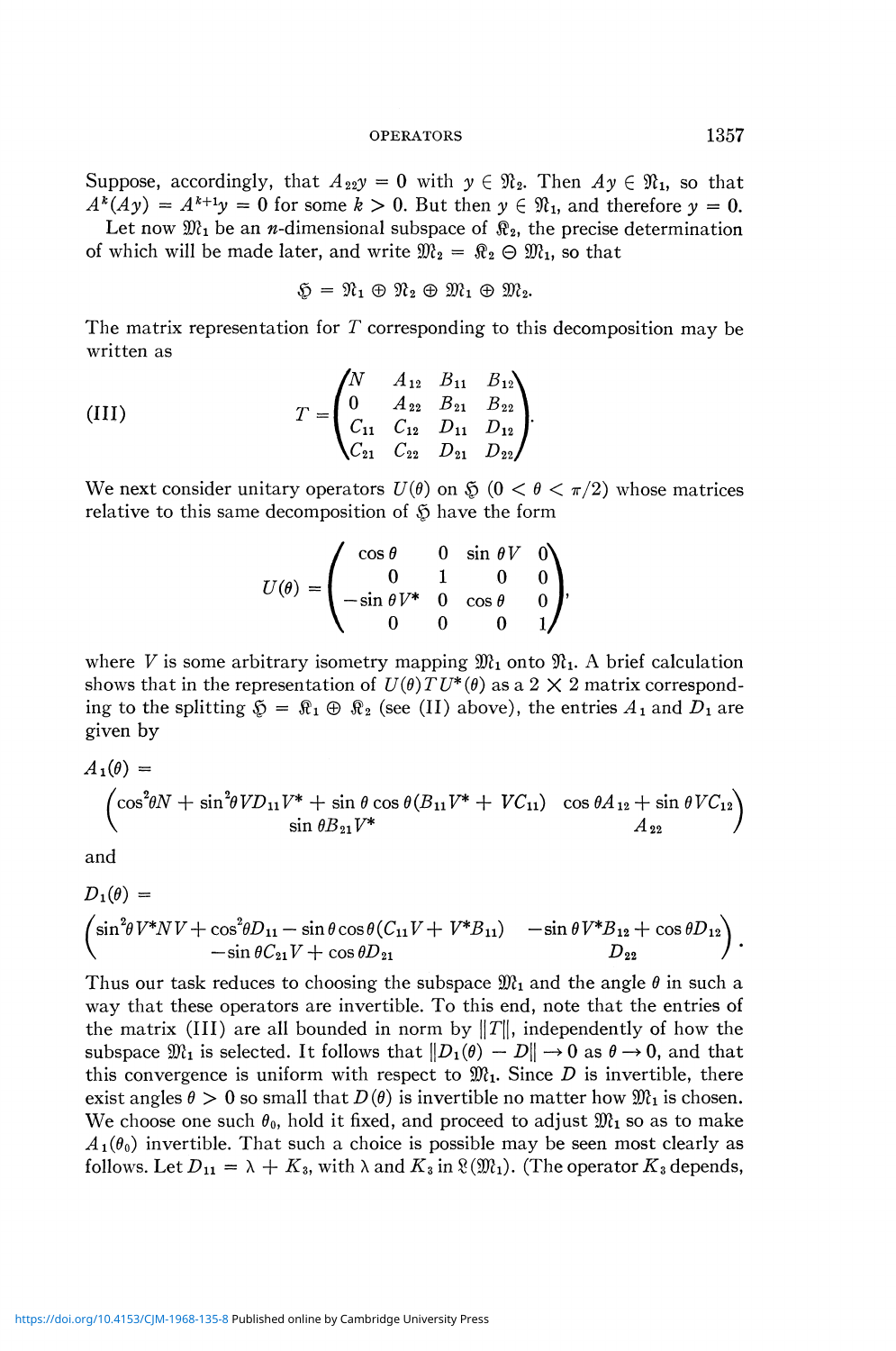of course, on the choice of  $\mathfrak{M}_1$ .) Also, write  $A_1(\theta_0) = A_0 + \delta(\mathfrak{M}_1)$ , where

$$
A_0 = \begin{pmatrix} \cos^2 \theta_0 N + \sin^2 \theta_0 \lambda & \cos \theta_0 A_{12} \\ 0 & A_{22} \end{pmatrix}
$$

and

$$
\delta(\mathfrak{M}_1) = \begin{pmatrix} \sin^2 \theta_0 V K_3 V^* + \sin \theta_0 \cos \theta_0 (B_{11} V^* + VC_{11}) & \sin \theta_0 VC_{12} \\ \sin \theta_0 B_{21} V^* & 0 \end{pmatrix}
$$

so that  $A_0$  is independent of the choice of  $\mathfrak{M}_1$ . Since N is nilpotent and  $\sin^2\theta_0\lambda$ is a non-zero scalar, the entry  $cos^2\theta_0 N + sin^2\theta_0 \lambda$  of  $A_0$  is invertible; since  $A_{22}$ is also known to be invertible, it follows that  $A_0$  is invertible. On the other hand, according to Lemma 2.1, it is possible to choose  $\mathfrak{M}_1$  in such a way so as to make  $B_{11}$ ,  $B_{21}$ ,  $C_{11}$ ,  $C_{12}$ , and  $K_3$  as small in norm as desired. Since  $||V|| = 1$ , it follows that by appropriate choice of  $\mathfrak{M}_1$ ,  $\|\delta(\mathfrak{M}_1)\|$  can be made arbitrarily small. Hence  $A_1(\theta_0)$  can be made arbitrarily close to  $A_0$ , and the result follows.

*Summary.* We have shown that if *T* is an arbitrary operator of the form  $\lambda + K$  with  $\lambda \neq 0$  and K compact, then T can be viewed, relative to some decomposition  $\mathfrak{H} = \mathfrak{H}_1 \oplus \mathfrak{H}_2$  of  $\mathfrak{H}$ , as a 2  $\times$  2 matrix whose diagonal entries are invertible.

If we now identify  $S_2$  with  $S_1$  via a unitary isomorphism, then  $S_2$  is identified with  $\mathfrak{H}_1 \oplus \mathfrak{H}_1$ , and T is identified with (is unitarily equivalent to) an operator  $T_1 \in \mathcal{R}(\mathfrak{H}_1 \oplus \mathfrak{H}_1)$ . The advantage of this identification is that  $T_1$  can be regarded as a 2  $\times$  2 matrix all of whose entries act on the same space  $\mathfrak{H}_1$ ; of course, the diagonal entries of  $T_1$  remain invertible. The following lemma thus concludes the proof of our theorem in the separable case.

LEMMA 2.3. If T is an operator on  $\mathfrak{L}(\mathfrak{H} \oplus \mathfrak{H})$  whose  $2 \times 2$  matrix over  $\mathfrak{L}(\mathfrak{H})$  is

$$
\begin{pmatrix} T_1 & T_2 \ T_3 & T_4 \end{pmatrix},
$$

where  $T_1$  and  $T_4$  are invertible operators, then there exist invertible operators  $P$ ,  $A$ , and Q on  $\mathfrak{H} \oplus \mathfrak{H}$  such that  $T = PAO - OAP$ .

*Proof.* We define *P, A*, and *Q* by writing

$$
P = \begin{pmatrix} -T_1 & 0 \\ 0 & T_4 \end{pmatrix}, \quad A = \begin{pmatrix} A_1 & 0 \\ 1 & A_2 \end{pmatrix}, \quad \text{and} \quad Q = \begin{pmatrix} Q_1 & 1 \\ 0 & Q_2 \end{pmatrix},
$$

where the entries  $A_i$ ,  $Q_i$  are to be determined. Note that if  $A_i$  and  $Q_i$ ,  $i = 1, 2, 3$ *are* all invertible, then *P,* 4 , and *Q* are invertible also. A brief calculation reduces the matrix equation  $PAQ - QAP = T$  to the system of equations

(IV)  
\n
$$
\begin{cases}\nQ_1 A_1 T_1 - T_1 A_1 Q_1 = 0 \\
T_1 A_1 + A_2 T_4 = -T_2 \\
T_4 Q_1 + Q_2 T_1 = T_3 \\
T_4 A_2 Q_2 - Q_2 A_2 T_4 = 0.\n\end{cases}
$$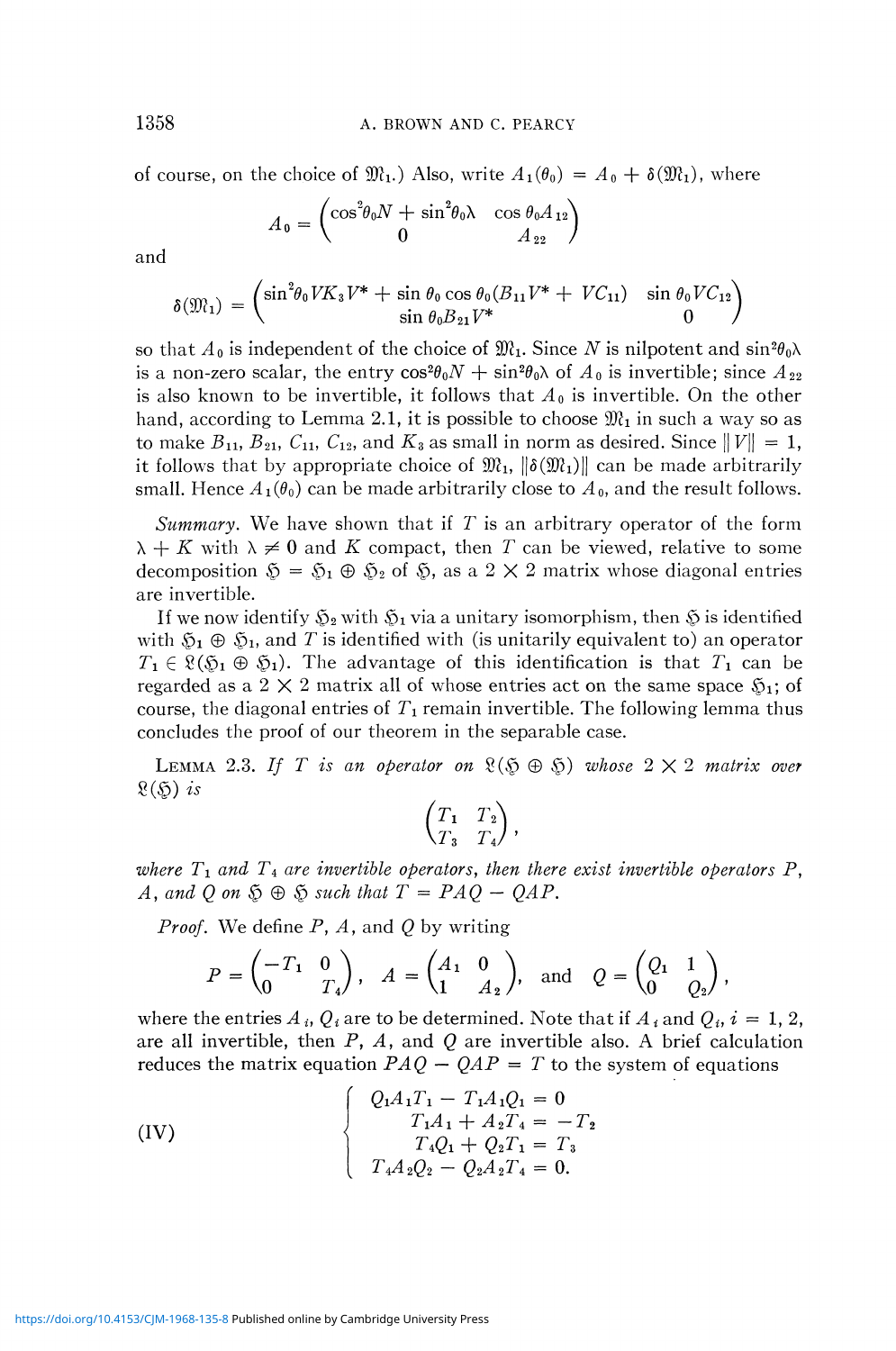That this system possesses invertible solutions  $A_1$ ,  $A_2$ ,  $Q_1$ ,  $Q_2$  when  $T_1$  and  $T_4$ are themselves both invertible may be seen as follows. If we agree to write

$$
A_2 = \alpha Q_2^{-1} \quad \text{and} \quad Q_1 = \beta T_1
$$

(where  $\alpha$  and  $\beta$  denote positive parameters to be determined), then the first and last equations will be automatically satisfied, so that the problem reduces to solving the third equation

$$
\beta T_4 T_1 + Q_2 T_1 = T_3
$$

for *Q2* in such a way as to make *Q2* invertible, and then solving the second equation

$$
T_1A_1 + \alpha Q_2^{-1}T_4 = -T_2
$$

for  $A_1$  in such a way as to make it invertible. Clearly these requirements will be met if  $\beta$  is first chosen large enough to ensure the invertibility of  $T_3 - \beta T_4 T_1$ and if  $\alpha$  is then chosen large enough to make  $T_2 + \alpha Q_2^{-1}T_4$  invertible.

**3. The non-separable case.** In this section we sketch a proof of the theorem in the case that  $\dim(\mathfrak{H}) = \mathbf{X} > \mathbf{X}_0$ . Let  $(K)$  denote the maximal proper norm-closed ideal in  $\mathcal{R}(\mathfrak{H})$ . According to (1, Theorem 4), the noncommutators on  $\Im$  are exactly the operators of the form  $\lambda + K$ , where  $\lambda \neq 0$ and  $K \in (K)$ . Furthermore, just as above, it suffices to treat the non-commutators. Let  $T = \lambda + K$  be such an operator. Then the lemma obtained from Lemma 2.1 above by replacing the phrase "finite-dimensional subspace  $\mathbb{R}$ " by "subspace  $\mathcal R$  of dimension less than  $\mathbf X$ " is valid for T and is essentially contained in  $(1, \text{Lemma 6.1})$  and  $(2, \text{Lemma 4.1})$ . Accordingly, in the notation of Lemma 2.1, let  $\epsilon = |\lambda|/2$ , let  $\Re$  be the corresponding subspace of dimension less than **X**, and let  $\mathfrak{M}$  denote the smallest invariant subspace of T that contains  $\mathcal R$ . An easy cardinality argument shows that  $\mathcal M$  has dimension equal to that of  $\Re$ . Since  $\mathfrak{M}^{\perp}$  is orthogonal to  $\Re$ , the compression Z of  $T - \lambda$  to  $\Re^{\perp}$ has norm less than  $\epsilon = |\lambda|/2$ , and it follows that the matrix for T relative to the decomposition  $\mathfrak{H} = \mathfrak{M} \oplus \mathfrak{M}^{\perp}$  has the form

$$
T = \begin{pmatrix} X & Y \\ 0 & Z + \lambda \end{pmatrix}.
$$

Since  $X \in \mathcal{X}(\mathfrak{M})$  and dim  $\mathfrak{M} \leq \mathfrak{X}$ , we may assume by transfinite induction that the conclusion of the theorem holds for  $X$ . To see that the conclusion of the theorem also holds for  $Z + \lambda$ , write  $\mathfrak{M}^{\perp} = \mathfrak{N}_1 \oplus \mathfrak{N}_2$ , where dim  $\mathfrak{N}_1 =$ the theorem also holds for  $Z + \lambda$ , write  $\mathcal{X} = \mathcal{X}_1 \cup \mathcal{X}_2$ , where dim  $\mathcal{X}_1 =$ <br>dim  $\mathcal{X}_2 =$  dim  $\mathcal{Y}^2$ . Then the matrix for  $Z + \lambda$  relative to this resolution has  $\lim_{M_2}$  =  $\lim_{M_3}$ , Then the matrix for  $Z$  +  $\Lambda$  relative to this resolution has the form

$$
Z+\lambda=\begin{pmatrix} Z_1+\lambda & Z_2 \ Z_3 & Z_4+\lambda \end{pmatrix},
$$

and since  $\|Z\| < \epsilon = |\lambda|/2$ ,  $\|Z_1\|$ ,  $\|Z_4\| < |\lambda|/2$ , from which it follows that  $Z_1 + \lambda$  and  $Z_4 + \lambda$  are invertible. Thus Lemma 2.3, which is easily seen to be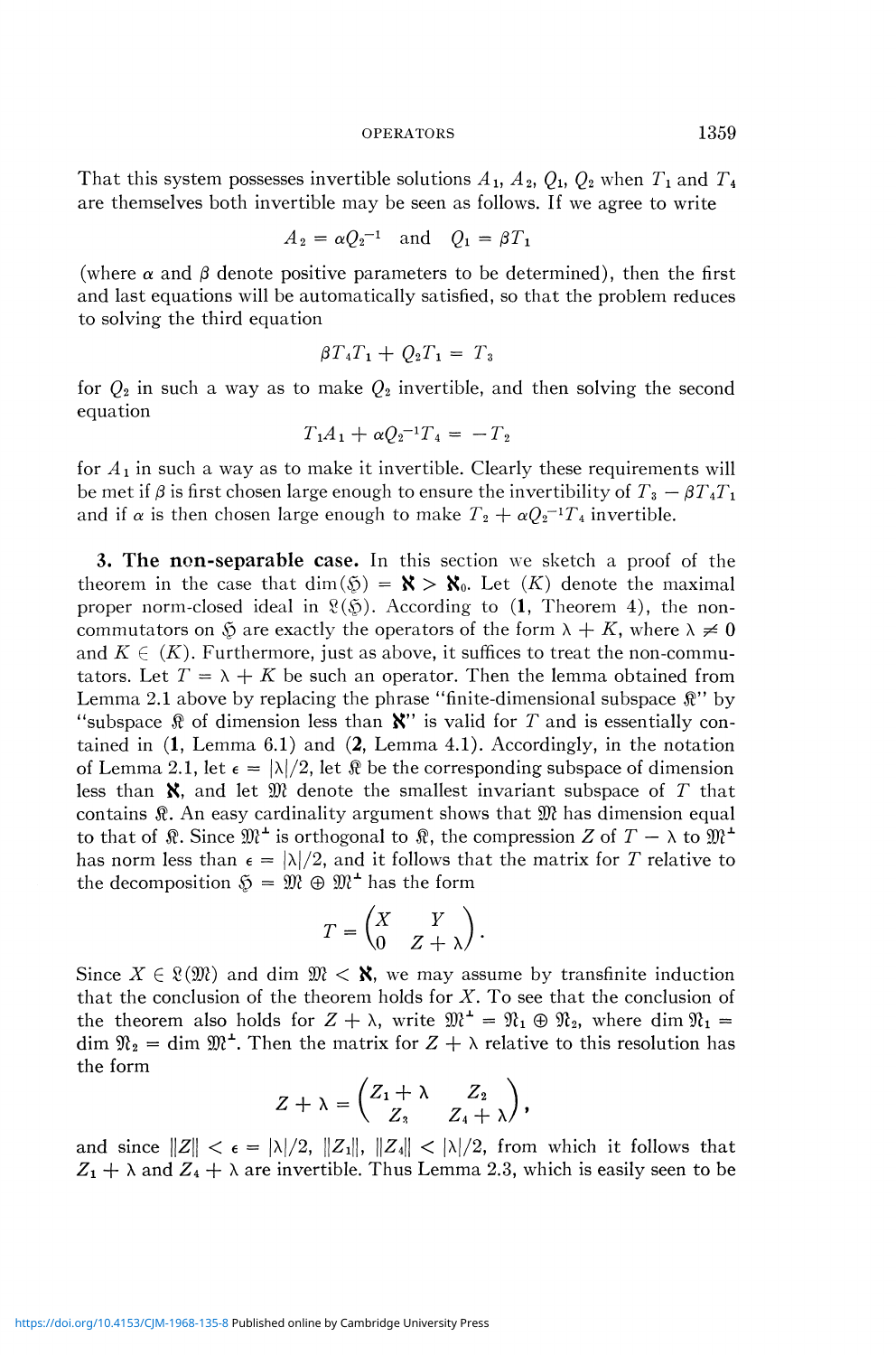independent of the dimension of  $\tilde{\mathfrak{D}}$ , can be applied to yield the desired conclusion for  $Z + \lambda$ .

The proof in the non-separable case is completed by the following lemma.

LEMMA 3.1. *Suppose that the conclusion of the theorem holds for operators X and Z on Hilbert spaces & and* \$, *respectively, and let Y be any operator from*  \$ *to* § . *Then the conclusion of the theorem also holds for the operator* 

$$
\begin{pmatrix} X & Y \\ 0 & Z \end{pmatrix}
$$

*on the space*  $\mathfrak{H} \oplus \mathfrak{K}$ .

*Proof.* Choose invertible operators  $P_i$ ,  $A_i$ , and  $Q_i$  ( $i = 1, 2$ ) such that

$$
P_1A_1Q_1 - Q_1A_1P_1 = X \text{ and } P_2A_2Q_2 - Q_2A_2P_2 = Z.
$$

Let  $P \in \mathcal{R}(\mathfrak{H} \oplus \mathfrak{K})$  denote the operator

$$
P = \begin{pmatrix} P_1 & 0 \\ 0 & P_2 \end{pmatrix},
$$

let

$$
A_s = \begin{pmatrix} A_1 & 0 \\ 0 & sA_2 \end{pmatrix},
$$

where s is a positive real parameter to be determined, and finally, let

$$
Q_s(W)=\begin{pmatrix} Q_1 & W \ 0 & s^{-1}Q_2 \end{pmatrix},
$$

where W is an operator from  $\Re$  to  $\Im$  which also is to be determined. A simple calculation shows that

$$
PA_sQ_s(W) - Q_s(W)A_sP = \begin{pmatrix} X & (P_1A_1)W - W(sA_2P_2) \\ 0 & Z \end{pmatrix}
$$

so that, to complete the proof, it suffices to solve the equation

(V) 
$$
(P_1A_1)W - W(sA_2P_2) = Y
$$

for s and W. Now for fixed s, it is well known that this equation possesses a unique solution *W* provided only that the spectra of  $P_1A_1$  and  $sA_2P_2$  are disjoint. Furthermore, since  $A_2P_2$  is invertible, it is obviously possible to make these spectra disjoint by choosing *s* sufficiently large.

REMARK 3.2. The complete story concerning  $(V)$  is as follows: the spectrum of the linear transformation

$$
W \to BW - WC
$$

is precisely the set of differences  $\beta - \gamma$ , where  $\beta$  and  $\gamma$  run over the spectra of *B* and C, respectively. The usual proof of this fact (see 3) assumes that *B,* C, and *W* are all operators on the same Hilbert space, but the argument can easily